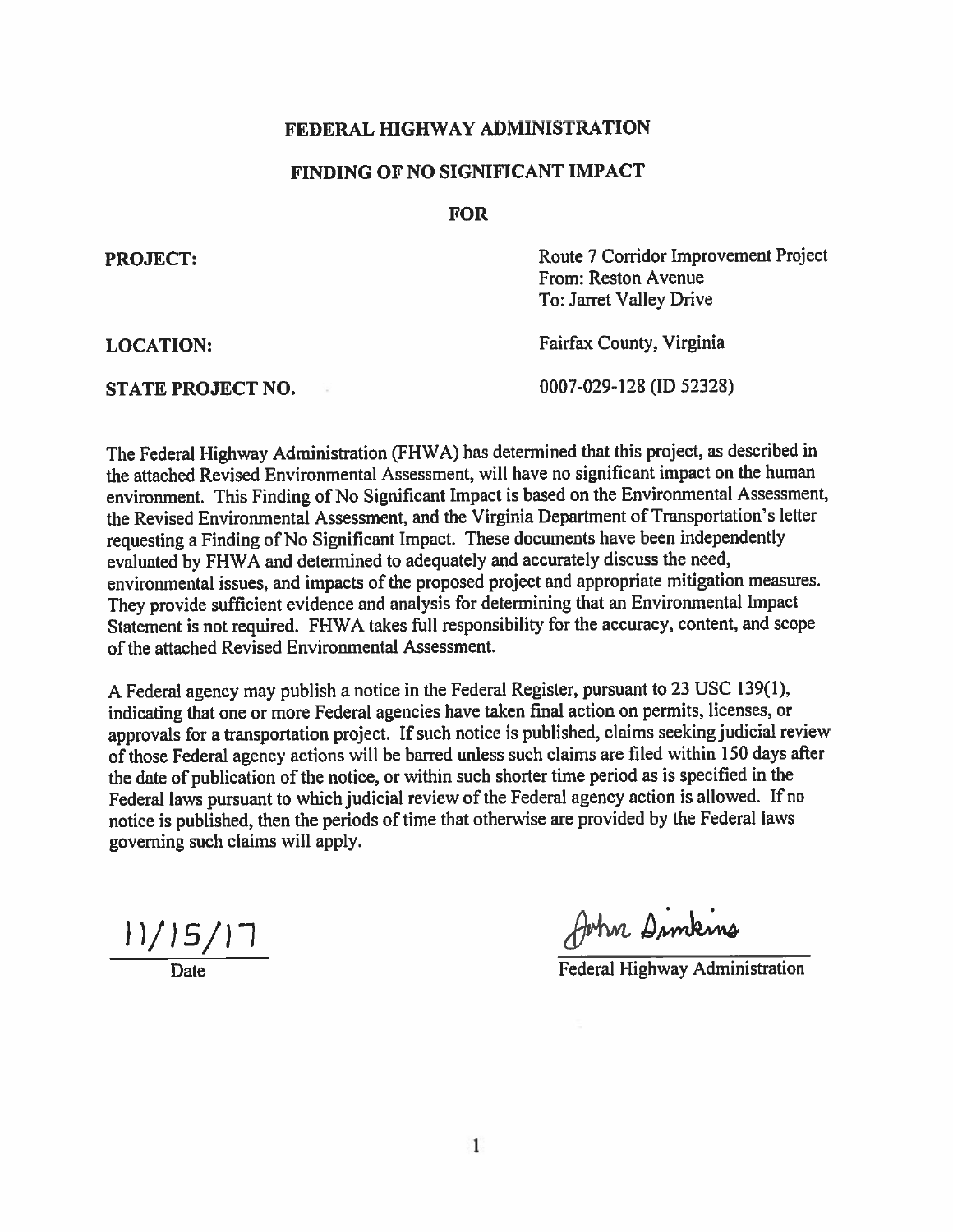The Federal Highway Administration (FHWA) has reviewed the Virginia Department of Transportation's (VDOT) November 9, 2017 letter requesting a Finding of No Significant Impact, the Revised Environmental Assessment, comments from the 2016 public hearing, and other supporting documentation.<sup>[1](#page-1-0)</sup> In accordance with 40 CFR 1508.13, this Finding of No Significant Impact briefly presents the reasons why the project will not have a significant impact on the human environment.

#### **Background**

FHWA approved the Environmental Assessment on October 6, 2016 for public and agency review and comment. In addition, VDOT held a public hearing on November 15, 2016 in order to solicit public input on the Environmental Assessment and the project itself. The Revised Environmental Assessment includes responses to substantive comments received on the Environmental Assessment, and was submitted by VDOT along with the aforementioned request for a Finding of No Significant Impact.

#### **FHWA Decisions**

There are two related but distinct decisions before FHWA with regard to the project. One decision is whether to agree with the Commonwealth of Virginia and select the Build Alternative as presented in the Revised. The other decision is whether the Build Alternative would cause significant environmental impacts. Each of these decisions is addressed below.

#### **Alternative Selection**

As described in detail in the Revised Environmental Assessment, a no-build alternative and a Build Alternative were considered in detail.

*No-Build Alternative*. The No-Build Alternative would retain the existing Route 7 roadway and associated intersections and interchanges in their present configuration, and allow for routine maintenance and safety upgrades. This alternative assumes no major improvements to the Route 7 corridor with the exception of previously committed projects, including projects currently programmed and funded in VDOT's Six-Year Improvement Program, the Metropolitan Washington Council of Governments for the National Capital Region Constrained Long Range Plan 2016, and Fairfax County DOT capital projects. The No-Build Alternative would not meet the purpose and need, and FHWA does not select this alternative.

*Build Alternative*. The Build Alternative would add an additional lane in each direction for a total of six lanes in each direction. In addition, turn lane lengths would also be improved to meet the full American Association of State Highway Transportation Officials (AASHTO) requirements for deceleration and storage, and unsignalized median crossovers not meeting signal warrants would either be closed or converted to median left turn lanes. Additional details regarding the scope of the Build Alternative are found in section 2.3.2 of the Revised

<span id="page-1-0"></span> $1$  The letter and the Revised Environmental Assessment are hereby incorporated by reference into this Finding of No Significant Impact.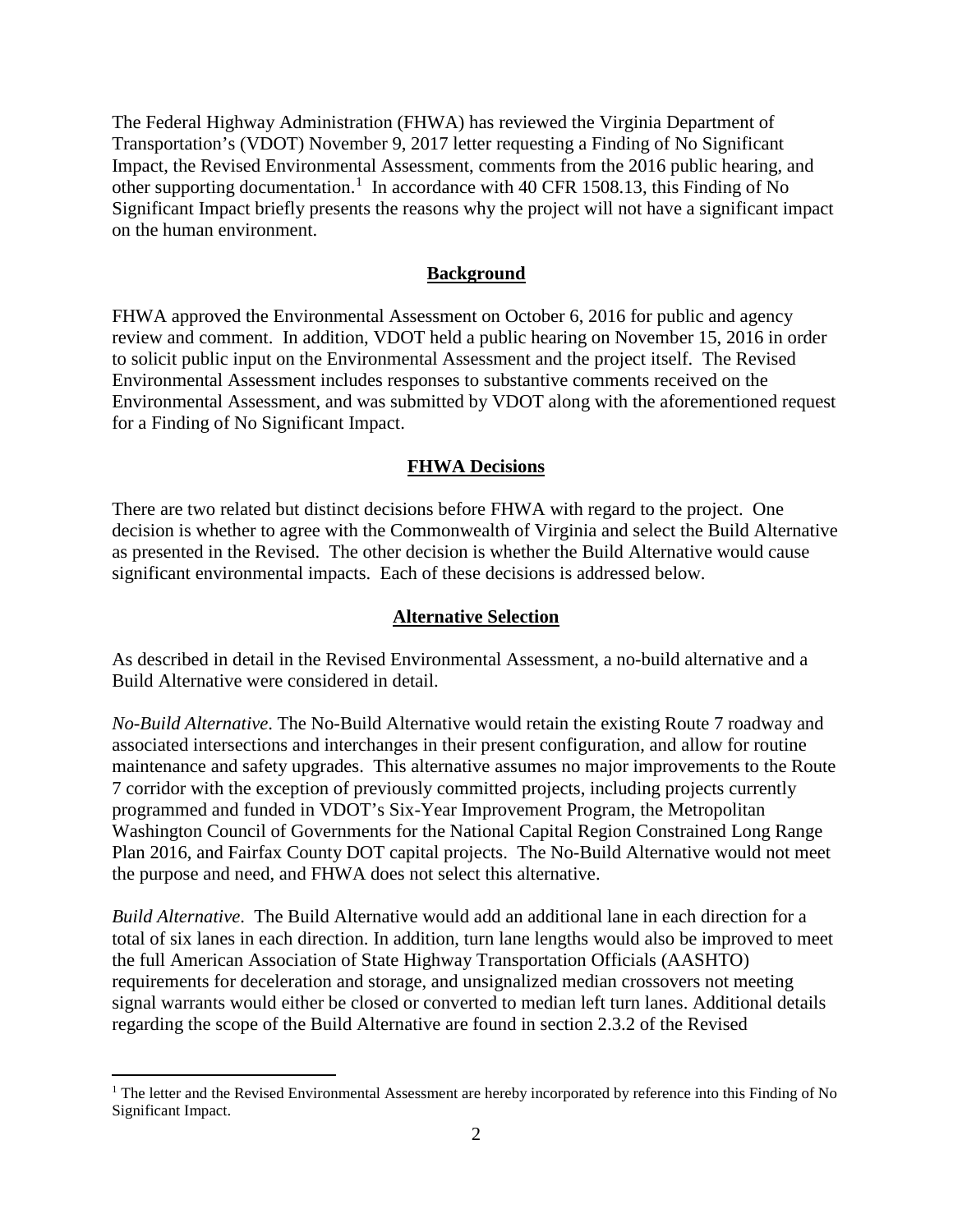Environmental Assessment. The Build Alternative would meet the purpose and need by providing additional traffic capacity and implementing access management.

FHWA selects the Build Alternative as described in the Revised Environmental Assessment.

# **Environmental Impacts and Evaluation of Significance**

Several measures to minimize and mitigate the environmental impacts are included in the Revised Environmental Assessment. These minimization and mitigation measures are incorporated by reference into this Finding of No Significant Impact, and VDOT will ensure that these environmental commitments are implemented.

VDOT analyzed the project's environmental impacts and concluded that it would not cause significant environmental impacts. FHWA has independently evaluated the environmental impacts and the following sections summarize the impacts and include FHWA's significance determination.

# Land Use

The land use in the study area is primarily low-density/suburban neighborhood residential, with large tracts of parkland and institutional uses with a few commercial areas. Within the vicinity of the study area there are several Fairfax County-designated development centers, including the Tysons Corner Urban Center, Reston and its associated Transit Station Areas, and the McLean Community Business Center. The proposed project is in conformance with the Fairfax County Comprehensive Plan and would support the future growth planned for the development centers. The project would require one residential building displacement, and approximately 20 acres of land would be converted to transportation use.

The acquisition of property and the relocation of residents will be conducted in accordance with all applicable Federal laws, regulations and requirements, including 23 CFR Part 710 as well as the Uniform Relocation Assistance and Real Property Acquisition Policies Act of 1970, as amended and its implementing regulations at 49 CFR Part 24. All displaced persons will be treated fairly, consistently, and equitably so that they do not suffer disproportionate injuries as a result of projects that are designed for the benefit of the public as a whole. Relocation resources will be available to all residential and business relocatees without discrimination.

FHWA finds that the impacts to land use would not be significant.

## Socioeconomic

Based on the 2011-2015 American Community Survey 5-Year Estimates, Environmental Justice populations have been identified within the project area. One residential building would be displaced by the project. VDOT's Stage I Relocation Assistance Report identified the property owner as belonging to a minority group. The displaced persons would receive benefits under the Uniform Relocation Assistance and Real Property Acquisition Policies Act of 1970, as amended. The project would require temporary and permanent acquisition from properties belonging to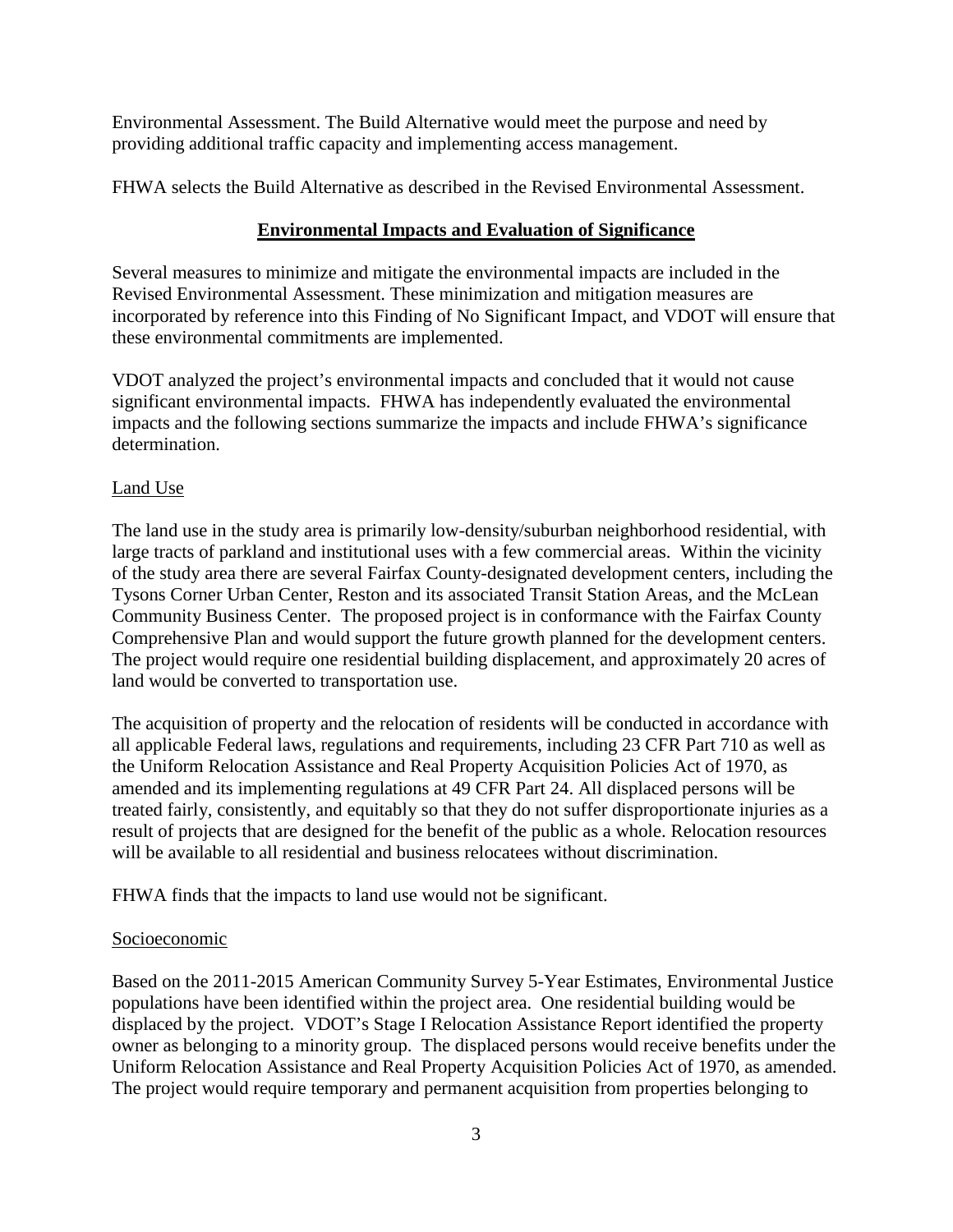both minorities and non-minorities. The addition of lanes, added facilities for bicyclists and pedestrians, and other improvements along Route 7 would provide additional travel choices and capacity, thereby providing benefits to all citizens, including minority populations.

FHWA finds that the Preferred Alternative would not have disproportionately high and adverse effects on minority and low income populations, and also finds that the socioeconomic impacts would not be significant.

## Parks and Recreation Areas

As described in section 3.1 of the Revised Environmental Assessment, the project would impact three parks: Colvin Run Mill Park, Great Falls Nike Park, and Difficult Run Stream Valley Park. VDOT has worked extensively with the Fairfax County Park Authority, who is the official with jurisdiction for the parks, on minimization and mitigation efforts. In a letter dated October 10, 2017, the Fairfax County Park Authority concurred that the project will not adversely affect the activities, features, and attributes of the parks.

FHWA hereby makes a Section 4(f) finding of de minimis impact for Colvin Run Park, Great Falls Nike Park, and Difficult Run Stream Valley Park. FHWA also finds that the impacts to parks and recreation areas would not be significant.

### Historic Properties

VDOT has coordinated the project's effects to historic properties with the Virginia Department of Historic Resources pursuant to Section 106 of the National Historic Preservation Act. The Virginia Department of Historic Resources concurred that the project would not have an effect on Colvin Run Miller's House and Alexandria/Leesburg Turnpike roadbed, and that the project would not have an adverse effect on Hunter Mill Road Historic District, Andrews Chapel School/Lyons House, Colvin Run Mill, and Colvin Run Historic District.

FHWA hereby makes a Section 4(f) finding of de minimis impact for the Hunter Mill Road Historic District, Andrews Chapel School/Lyons House, Colvin Run Mill, and Colvin Run Historic District. FHWA also finds that the impacts to historic properties would not be significant.

## Air Quality

The project is located within a Moderate Ozone Nonattainment area, a Fine Particulate Matter (PM2.5) Nonattainment area, and a volatile organic compounds (VOC) and oxides of nitrogen  $(NO<sub>x</sub>)$  Emissions Control Area. The project is exempt from a carbon monoxide air quality analysis per the transportation conformity regulations; therefore, a project-level carbon monoxide air quality analysis is not required. With regard to PM2.5, the project is not a project of air quality concern and a PM2.5 hot spot analysis is not required. In addition, the project is part of an air quality conforming long range transportation plan.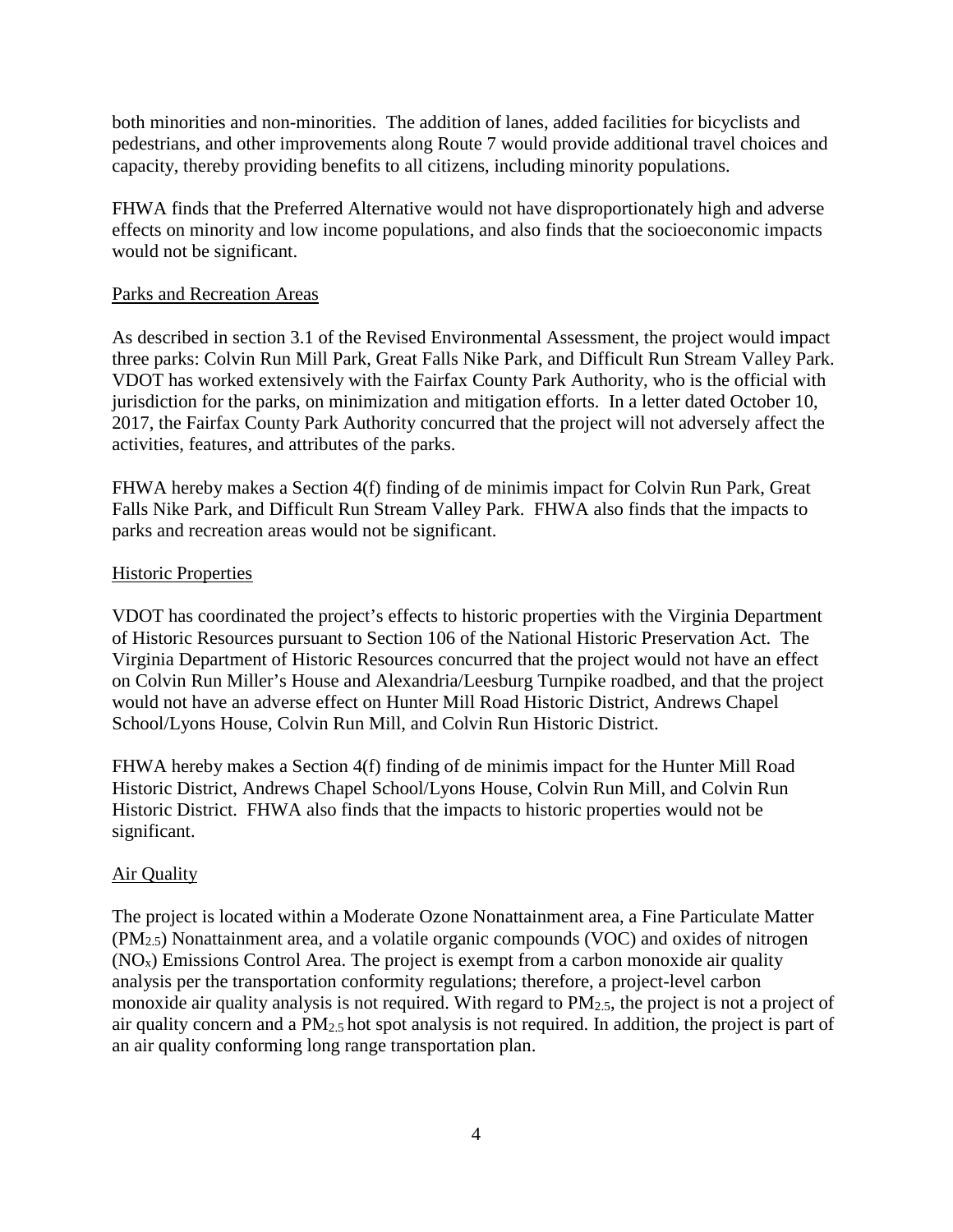During construction, emissions from diesel-powered construction equipment, burning of debris, fugitive dust, and the use of cutback asphalt, would be temporary. This project would comply with all applicable local, state, and federal regulations, including 9 VAC 5-130 regarding open burning restrictions, 9 VAC 5-50, Article 1 regarding fugitive dust precautions, and 9 VAC 5-45, Article 7 regarding cutback asphalt restrictions. To control dust, measures would be taken to minimize exposed earth by stabilizing with grass, mulch, pavement, or other cover as early as possible. Other measures will be implemented per VDOT's current Road and Bridge Specifications to minimize air pollution.

The project would not violate that National Ambient Air Quality Standards. FHWA finds that the air quality impacts would not be significant.

### Noise

A preliminary noise analysis was conducted for the project. Under the Design year 2040 Build conditions, a total of 205 receptors (173 residencies, 13 cemetery grid units, 15 proposed trail units, one soccer field (two units), two playgrounds (seven grid units), and one historic site) are predicted to experience noise impacts. Noise barriers were evaluated and preliminarily determined to be both feasible and reasonable. Further study is required during Final Design to refine the abatement options consistent with design refinements and will be documented in the Final Noise Analysis and Technical Report.

Construction activity may cause intermittent fluctuations in noise levels. During the construction phase of the project, all reasonable measures would be taken to minimize noise impacts from these activities. VDOT's Road and Bridge Specifications establish construction noise limits and the contractor would be required to conform to this specification to reduce any impacts of construction noise.

FHWA finds that the noise impacts would not be significant.

# Waters of the United States

The VDOT conducted a wetland delineation and obtained a Preliminary Jurisdictional Determination from the U.S. Army Corps of Engineers on March 23, 2017. VDOT refined a number of design elements in order to avoid and minimize impacts to wetlands and streams. Design refinements included lane width reduction, median width reduction, use of retaining walls, horizontal and vertical roadway alignment shifts, multi-use path and safety buffer width reduction, minimization of the typical section of relocated stream channels, and stormwater management basin location. Overall, design refinements resulted in impact reductions of 4.41 acres of wetlands and 239 linear feet of stream.

The project would result in impacts to approximately 2.15 acres of wetlands and approximately 3,185 linear feet of stream. Primary impacts to streams and wetlands resulting from roadway construction would likely include discharges of fill material for culverted stream crossings, bridge approaches and abutments, stream relocations, stormwater management basin outfalls,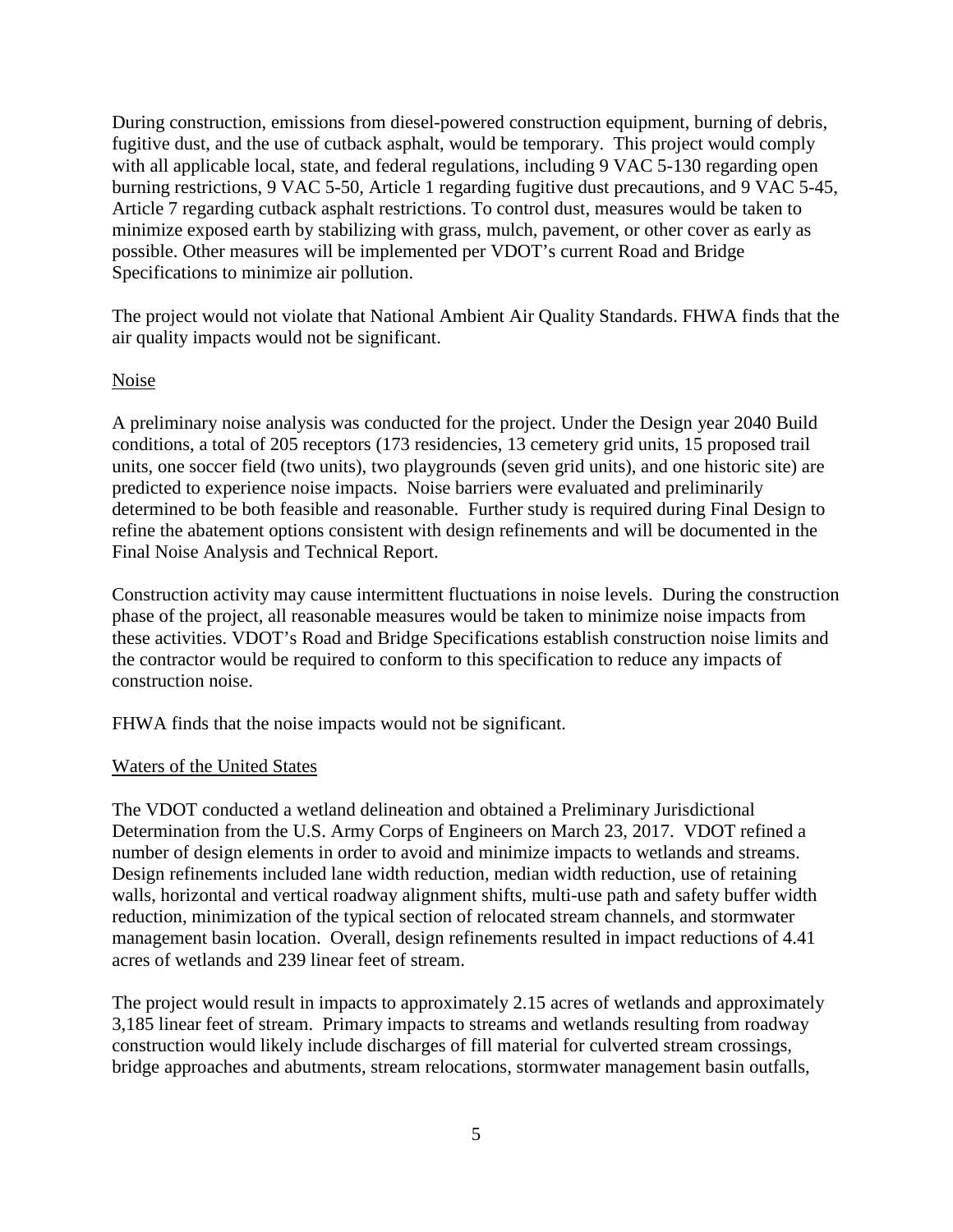and roadway cut/fill slopes. Indirect effects would likely include stormwater discharge from the widened roadway and shading at bridge crossings.

The U.S. Army Corps of Engineers indicated that the current project design may be the preliminary least environmentally damaging practicable alternative under Section 404 of the Clean Water Act. Additional coordination with the U.S. Army Corps of Engineers will occur during the Section 404 permitting process, and appropriate compensatory mitigation for permanent impacts to streams and wetlands will be developed in coordination with state and federal agencies.

FHWA finds that the impacts to waters of the United States would not be significant.

# Water Quality

The project would result in temporary impacts to water quality during roadway construction through increased sedimentation from land disturbing activities and potential occurrences of fuel spills or hydraulic spills from construction equipment. During construction, the contractor would be required to adhere to strict erosion and sediment control and stormwater measures and the associated required monitoring protocols. Both temporary and permanent stormwater best management practices would be designed as the project progresses and implemented to minimize the negative impacts of various pollutants that can be carried by runoff into the groundwater and receiving waters in accordance with VDOT's Drainage Manual to minimize impacts and comply with the Virginia Stormwater Management Program.

VDOT's practice is to maintain both water quality and quantity post-development equal to or better than pre-development, as described in their current guidance, Minimum Requirements for the Engineering, Plan Preparation and Implementation of Post Development Stormwater Management Plans. Title 9 of the Virginia Administrative Code (9VAC25-870-48) allows projects to be grandfathered for stormwater provided that:

- 1. there has been an obligation of locality, state, or federal funding, in whole or in part, prior to July 1, 2012, or the department has approved a stormwater management plan prior to July 1, 2012;
- 2. a state permit has not been issued prior to July 1, 2014; and
- 3. land disturbance did not commence prior to July 1, 2014.

This project was approved by the Virginia Department of Environmental Quality for grandfathering under the Part II C technical criteria because funds, in part, were obligated prior to July 1, 2012, no state permit was issued prior to July 1, 2014, and land disturbance did not commence prior to July 1, 2014. Additionally, the Universal Project Code (UPC) existed prior to July 1, 2012. Although this project is grandfathered for stormwater, the project would be compliant with the Chesapeake Bay Preservation Act because the project would be designed and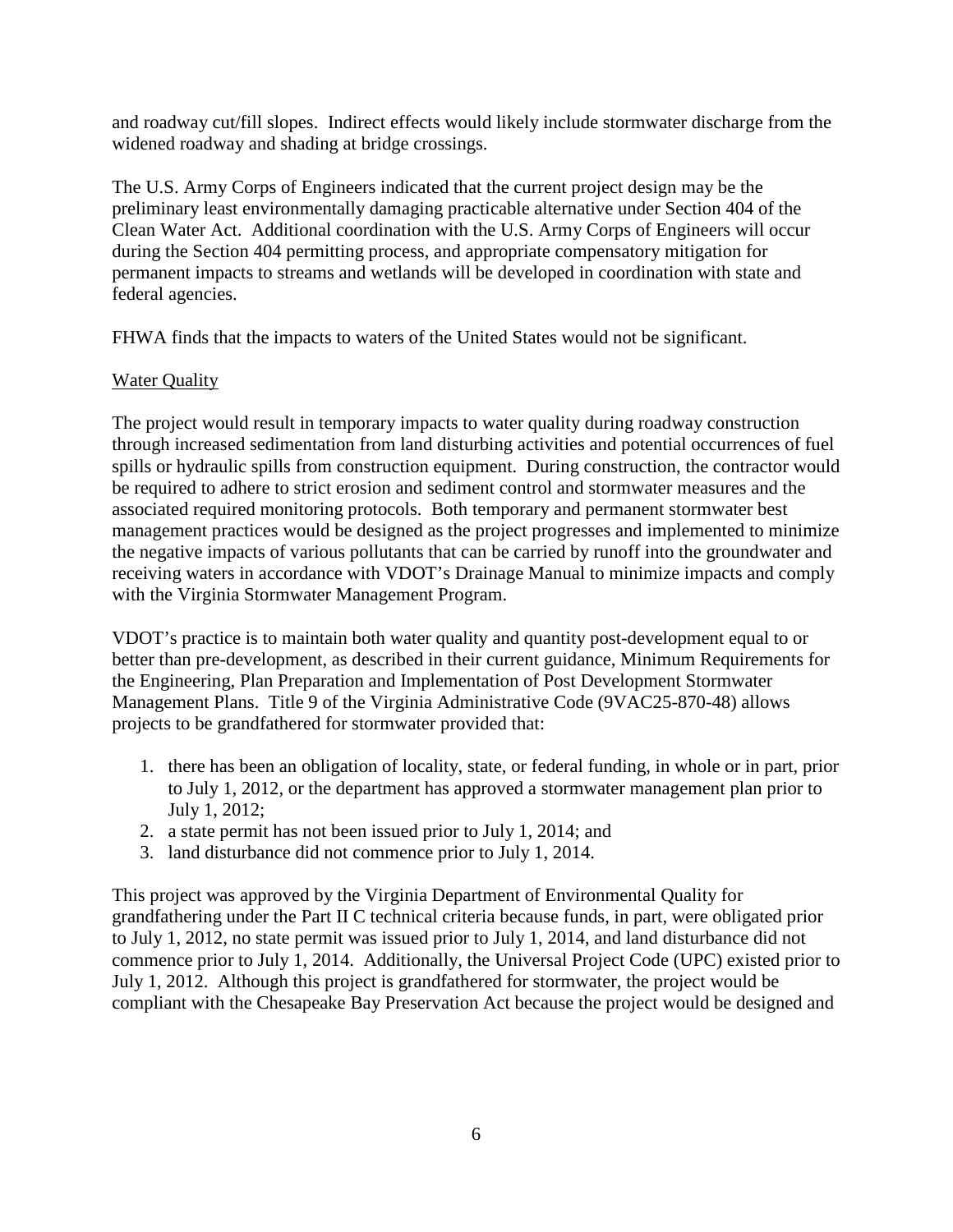constructed in accordance with VDOT's annual erosion and sediment control and stormwater management standards and specifications. VDOT's annual standards and specifications are approved by the Virginia Department of Environmental Quality.

FHWA finds that the impacts to water quality would not be significant.

# **Floodplains**

The project would impact approximately 17.5 acres of 100-year floodplain. Floodplain impacts would occur directly adjacent to Route 7, and are the result of fill required for the addition of a third lane. The proposed floodplain impacts are in an area where floodplains are already impacted by Route 7. During final design, a hydrologic and hydraulic analysis would be conducted to provide adequate design of the hydraulic openings of culverts and proper conveyance of floodwaters to minimize potential impacts to the floodplain and floodplain hazards. In the case of the Difficult Run crossing, the hydraulic opening would be expanded and, therefore, the proposed floodplain conditions would be better than existing conditions.

FHWA finds that the impacts to floodplains would not be significant.

# Threatened and Endangered Species

Federally listed species have not been documented in the study area, but could occur based on predictive modeling. Database queries identified the northern long-eared bat as potentially being in the project area, and Fairfax County is considered to be in the historical range of the rusty patched bumblebee.<sup>[2](#page-6-0)</sup> However, the majority of the area associated with the project has been disturbed by previous roadway improvements as well as residential and commercial development. Given the habitat requirements, historic observations, and distance to known observations, it is unlikely that the project would result in impacts to threatened and endangered species. Further coordination will be conducted with resource agencies during the Section 404 permitting process, and final Section 7 effect determinations would be made at that time. Conservation measures that may be implemented depending upon the outcome of agency coordination and presence/absence surveys include time-of-year restrictions for instream work (yellow lance and wood turtle), riparian wetlands and wooded habitat (wood turtle), or bridge work (northern long-eared bat).

All applicable provisions of the Endangered Species Act and consultation required thereunder will be completed prior to construction. Based on FHWA's and VDOT's previous experience consulting with the U.S. Fish and Wildlife Service (USFWS) under Section 7, even if the project is likely to adversely affect the northern long-eared bat or rusty patched bumblebee and formal consultation is required, a "jeopardy" biological opinion for either of the species is highly unlikely. In addition, the formal consultation process requires the USFWS to issue a Biological Opinion that contains mandatory reasonable and prudent measures that the USFWS considers necessary or appropriate to minimize the impact. All reasonable and prudent measures in a

<span id="page-6-0"></span> $2$  On April 5, 2017, the U.S. Fish and Wildlife Service proposed to list the yellow lance as threatened under the Endangered Species Act, but the U.S. Fish and Wildlife Service has not yet taken a listing action.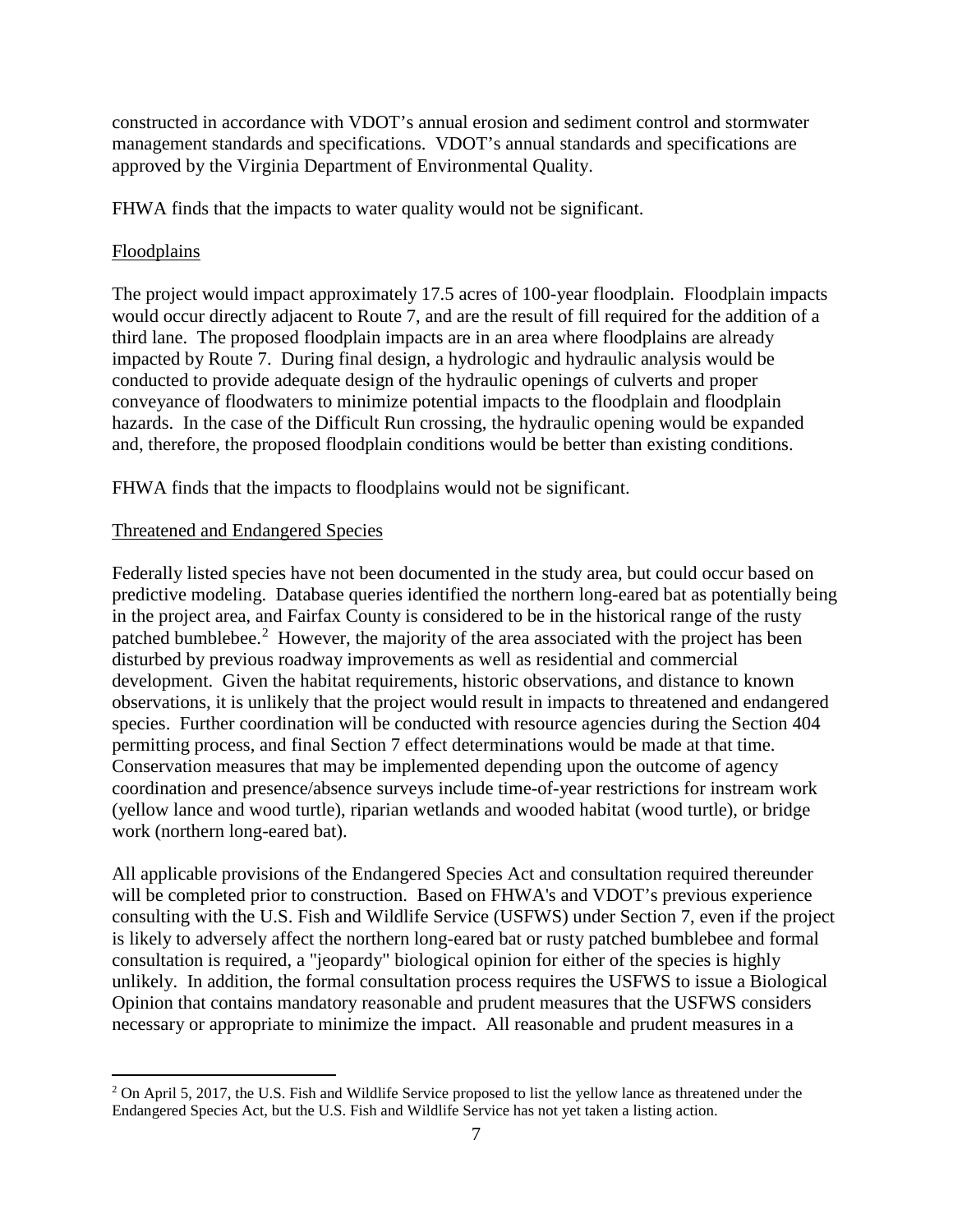Biological Opinion would be incorporated into the project in order to minimize any potential impacts to threatened and endangered species.

Based on the above, the impacts to threatened and endangered species populations would not be significant. Notwithstanding, FHWA will not authorize the use of federal funds for construction until VDOT documents the results of the Section 7 consultation in a NEPA reevaluation for FHWA's consideration.[3](#page-7-0)

### Terrestrial Wildlife and Habitat

The wildlife in the study area primarily consists of species that are adapted to urban environments; however, some of the riparian corridors contain forested habitat that supports fauna more typically found in less disturbed floodplain forests. The study area includes two urban wildlife corridors associated with the riparian habitat along Difficult Run and Colvin Run in Colvin Run Mill Park, Difficult Run Stream Valley Park, and Wolf Trap Stream Valley Park. These corridors are intersected by roads, which fragment the corridor, but do not prevent the continued use of corridors. The project would not add significant impediments to their utilization by wildlife. A majority of the improvements associated with the project would occur along Route 7. Construction associated with the project would occur primarily within areas already heavily disturbed by development and previous transportation projects.

FHWA finds that the impacts to terrestrial wildlife and habitat would not be significant.

#### Aquatic Biology

The project would result in minimal impacts from the loss of stream channel, temporary construction impacts, and operation of the road. The impacts would be largely offset through implementation of best management practices and stabilization of Colvin Run, which is currently unstable and eroding.

Aquatic organisms and their associated habitats would incur some impacts as a result of roadway construction, stream relocation, maintenance, and vehicular passage. These impacts may result from the movement and compaction of soils, thus causing alterations to hydrology, water quality, and habitat. It is expected that construction activities would temporarily increase turbidity levels and sedimentation. Community diversity may be temporarily affected by clearing activities that would cause changes in acidity or alkalinity and temperature. Habitat within the footprint of any fill in aquatic systems would be permanently lost. However, the seasonal fluctuations and the

<span id="page-7-0"></span> <sup>3</sup> In situations where full compliance with other federal environmental laws has not occurred at the time of a Finding of No Significant Impact, the established reevaluation process helps to provide reasonable assurance that all federal requirements will be met prior to construction of a project. Subsequent to a Finding of No Significant Impact, the reevaluation process ensures that all federal requirements will be met prior to construction. In any reevaluation to support a request for authorization of federal funds for construction of the project, VDOT will need to demonstrate that there has been compliance with all applicable federal environmental laws and permitting requirements for such construction, including Section 7 of the Endangered Species Act.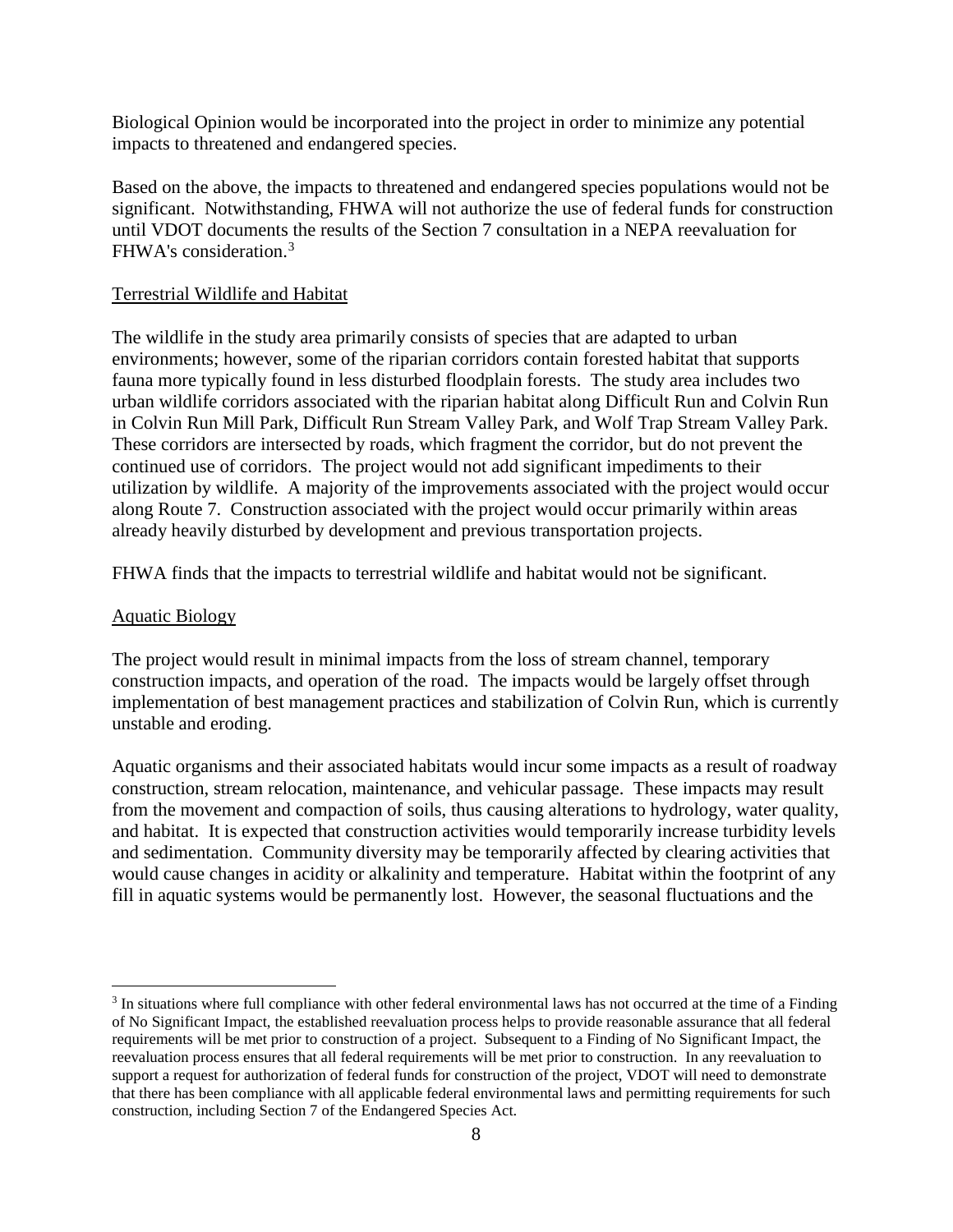itinerant nature of aquatic biology would likely allow for any impacts to be more temporary than permanent, and provide for re-population of affected stream reaches after construction is completed.

FHWA finds that the impacts to aquatic biology would not be significant.

## Farmlands

The study area is not subject to the Farmland Protection Policy Act because the entire study area is located within a Census urbanized area. In addition, the project does not require coordination for impacts to agricultural or forestal districts because the impacts are below the minimum threshold established by §15.2-4313 of the Code of Virginia.

FHWA finds that the impacts to farmlands would not be significant.

# Hazardous Materials

VDOT conducted a Phase I Hazardous Materials Investigation and identified six properties for additional investigations. A Phase II Hazardous Materials Investigation of selected properties discovered petroleum-contaminated soil within proposed right-of-way adjacent to a former gas station. In addition, naturally occurring asbestos is documented along or near Route 7. VDOT will include special provisions for petroleum-contaminated soil and naturally occurring asbestos in the contract, and sites will be managed and handled in accordance with federal, state, and local procedures.

FHWA finds that the hazardous materials impacts would not be significant.

## Construction Impacts

During construction, temporary environmental impacts usually can be controlled, minimized, or mitigated through careful attention to prudent construction practices and methods. Potential temporary construction impacts and preventive practices are summarized below.

Water Quality. During construction, non-point source pollutants could possibly enter groundwater or surface water from stormwater runoff. To minimize these impacts, appropriate erosion and sediment control practices will be implemented in accordance with VDOT's Road and Bridge Specifications. These specifications also prohibit contractors from discharging any contaminant that may affect water quality. In the event of accidental spills, the contractor is required to immediately notify all appropriate local, state, and federal agencies and to take immediate action to contain and remove the contaminant.

Air Quality. Air quality impacts from construction, consisting of emissions from diesel-powered construction equipment, burning of debris, fugitive dust, and the use of cutback asphalt, would be temporary. This project would comply with all applicable local, state, and federal regulations, including the Virginia Environmental Regulation 9 VAC 5-130 regarding open burning restrictions, 9 VAC 5-50, Article 1 regarding fugitive dust precautions, and 9 VAC 5-45, Article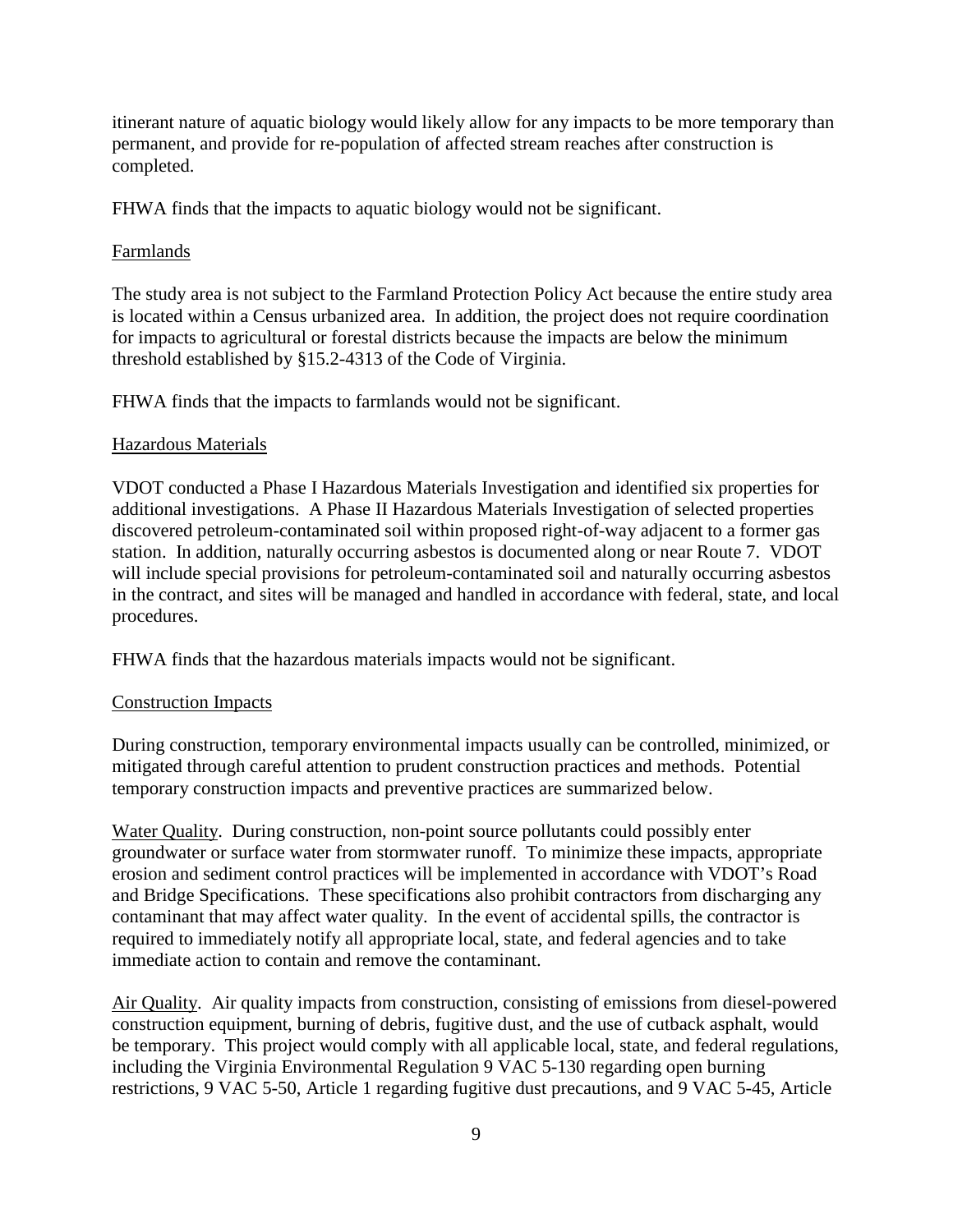7 regarding cutback asphalt restrictions. To control dust, measures would be taken to minimize exposed earth by stabilizing with grass, mulch, pavement, or other cover as early as possible. Other measures will be implemented per VDOT's current Road and Bridge Specifications to minimize air pollution.

Noise. Construction activity may cause intermittent fluctuations in noise levels. During the construction phase of the project, all reasonable measures would be taken to minimize noise impacts from these activities. VDOT's Road and Bridge Specifications establish construction noise limits and the contractor would be required to conform to this specification to reduce any impacts of construction noise.

Solid Waste and Hazardous Materials. All solid waste material resulting from clearing and grubbing, demolition, or other construction operations would be removed from the project and disposed of in an appropriate manner. If contaminated soils are encountered during construction, VDOT would develop and implement appropriate procedures for their proper management and coordinate the removal, disposal, and/or treatment of the soil, as necessary. If contaminated groundwater is encountered during construction, VDOT would implement appropriate specifications for proper management and treatment of the water, as necessary.

Late Discoveries. During construction, should the discovery of archaeological, paleontological, or rare mineralogical items occur, work would be suspended immediately. VDOT's Road and Bridge Specifications establish the protocol that would be followed should a late discovery occur.

FHWA finds that the construction impacts would not be significant.

#### Indirect Effects

Potential indirect effects to waters, wetlands, and water quality could result from increased stormwater runoff due to increases in impervious surfaces. Implementation of strict erosion and sediment control and stormwater measures during construction would minimize permanent and temporary impacts to waters of the United States, and thereby minimize indirect effects as well. Potential indirect effects to floodplains could occur if fill is placed into floodplains, thus changing the flood flow elevations. However, the proposed replacement of the existing Difficult Run Bridge would increase the hydraulic opening and would, therefore, improve floodplain connectivity and would potentially lower upstream flood flow elevations. All construction activities would be designed to ensure that culverts and bridges are adequately sized and do not impede floodwater passage.

Indirect effects to wildlife and threatened and endangered species could be related to increased noise, human activity, dust associated with construction, potential for animal-vehicle collisions, potential for oil spills, potential for introduction of invasive species, changes in vegetative composition due to changes in light and hydrologic regimes, and loss of habitat. New stormwater facilities and stormwater regulations would reduce or neutralize impacts to aquatic habitat. Since the project is on an existing roadway alignment, habitat and wildlife corridor fragmentation is not expected to be an indirect effect. Existing culvert and bridge crossings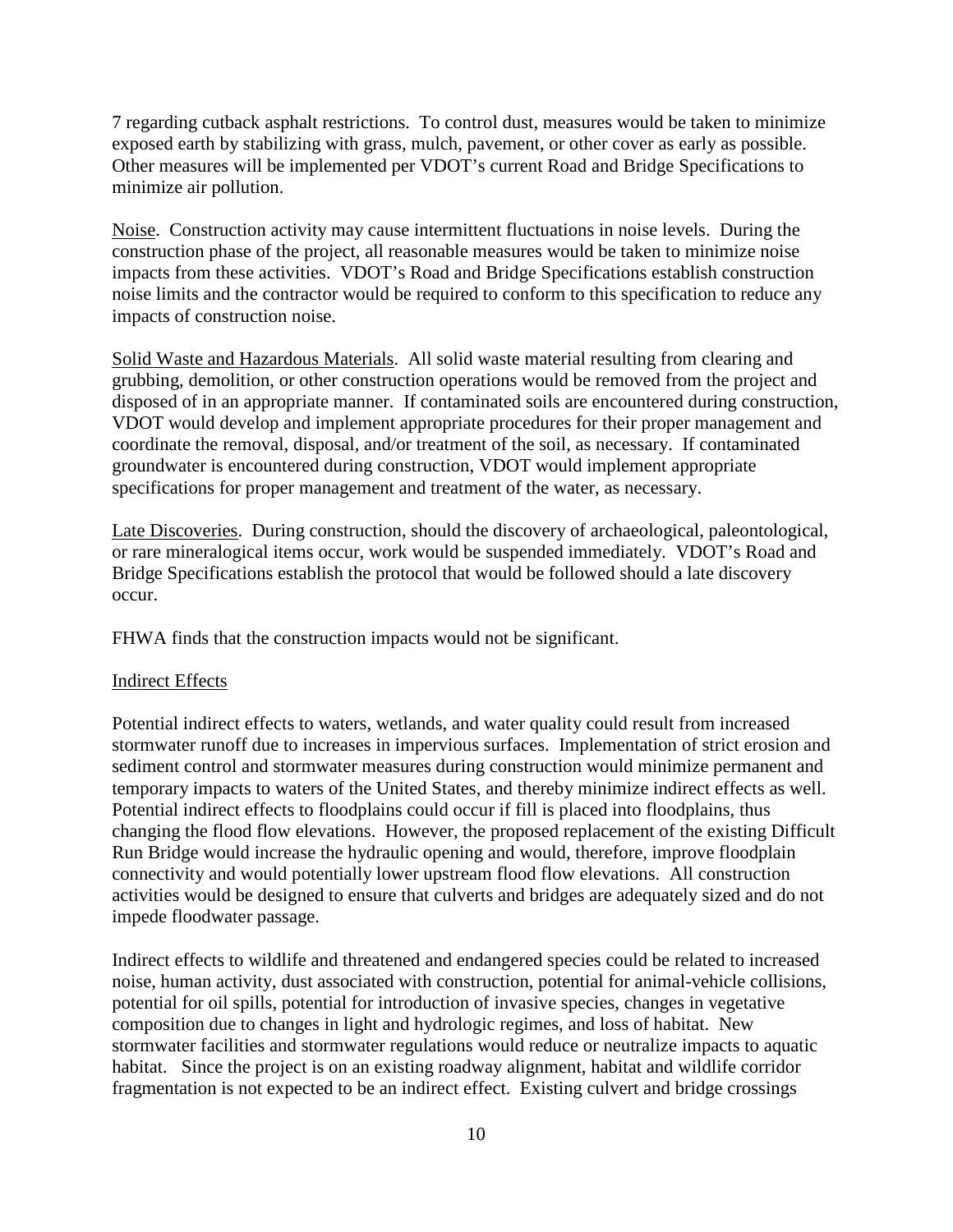would allow for the continued passage of wildlife beneath Route 7. The proposed replacement of the existing Difficult Run Bridge would allow for continued wildlife movement, aiding aquatic and terrestrial organism passage beneath the road. During construction, the contractor would adhere to VDOT's Road and Bridge Specifications, Chapter 40 of Title 3.2 of the Code of Virginia, 2 VAC 5-390-20, and other applicable regulations to prevent the introduction and establishment of invasive species.

The project could have an adverse short-term indirect effect on historic resources by altering access and increasing congestion during construction. However, once the construction is complete, the project would have a long-term beneficial indirect effect on the historic resources by improving visitors' ability to access the properties through reduced congestion as well as an alternate transportation mode.

The indirect and cumulative effects study area and surrounding locality are built-out with mature infrastructure. Since the project would not significantly contribute to conditions conducive to induced growth including transportation on new alignment, land use progression, or largely new infrastructure or economic advances that are not already planned in the indirect and cumulative effects study area, no substantial induced growth would be expected as a result of the project.

During construction, indirect effects to neighborhood cohesion, community facilities, environmental justice populations, and bicycle paths and recreational resources are expected to be minor. Construction could cause temporary noise impacts, and increased travel times within the area, and increased emergency vehicle response times. However, the project would have long-term beneficial effects such as reduced travel time and increased travel reliability. The project also would provide better bicycle and pedestrian passage between communities, residents, neighborhoods and businesses, as well as safer interactions between motor vehicles and bicycles and pedestrians.

FHWA finds that the indirect effects would not be significant.

#### Cumulative Effects

Many of the past actions that have contributed to the baseline for this analysis occurred as part of the residential and mixed used development. This development transformed a rural landscape into a suburban and urban environment, resulting in a loss of wildlife habitat and species; impacts to wetlands, streams, and floodplains; and increased levels of air and water pollution. Much of the development does not have any associated stormwater management facilities, since many of the areas were developed before stormwater management requirements were in place. The original development also formed the basis for the substantial level of population growth the region experienced. In association with this growth came an increase in employment and investment in the indirect and cumulative effects study area. The indirect and cumulative effects study area underwent a period of rapid urban development from the 1970s to the 1990s. Large residential neighborhoods, such as the Lake Anne and Lake Fairfax Park developments, were constructed in the vicinity of Route 7 during this time period. Outside of the Route 7 residential development, many mixed use retail/office/residential centers were established, such as Reston, Tysons, Vienna, Oakton, and Fair Lakes. Residences, schools, golf courses, and other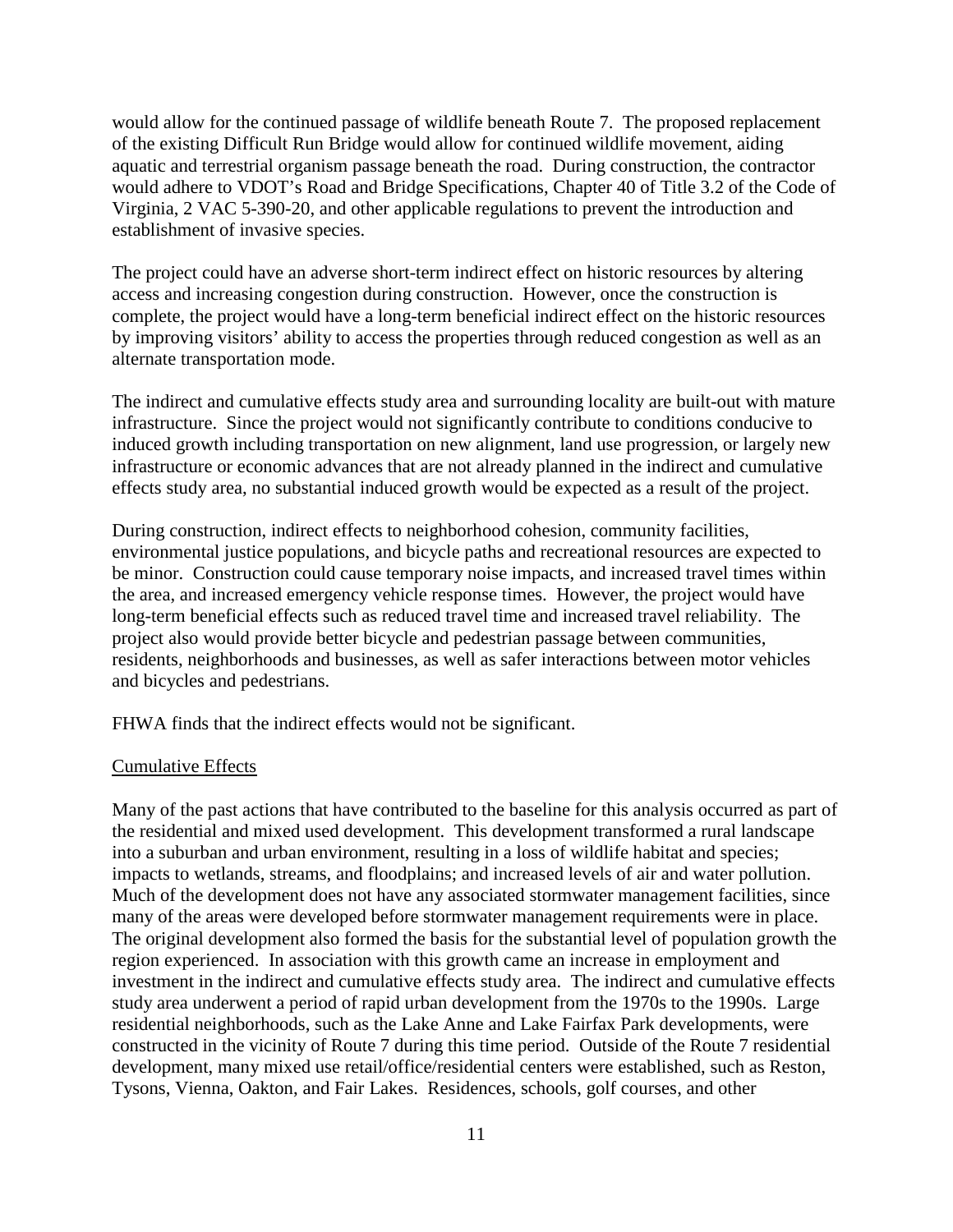community facilities associated with these centers were established surrounding these centers. While the developments typically avoided stream corridors, many developments were constructed on the forested area adjacent to the streams, reducing the acreage of natural ecosystems associated with the streams. The remaining natural areas are now largely restricted to the major stream corridors, which have received higher levels of protection since the 1980s.

The project would widen an existing roadway and update bicycle and pedestrian facilities in a highly developed area that has been previously disturbed, limiting the effects of converting other land uses and limiting effects to neighborhoods, community facilities, and environmental justice populations. Although this area has experienced land use conversions and increases in population in the past, these improvements would have a moderate beneficial cumulative impact by improving capacity of the roadway, possibly relieving congestion, and providing an alternate mode of transportation for residents to access other neighborhoods and community facilities. The project could have short-term minor adverse effects while the roadway and shared use path are under construction. However, the short-term beneficial effect of more jobs and associated expenditures resulting from the project is expected to benefit the local communities.

The project's impacts to waters of the United States, water quality; floodplains, wildlife habitat; and threatened and endangered species would contribute to the cumulative effects that have occurred in the past to natural resources within the study area; however, the effects should be minimized by implementation of best management practices and compensatory mitigation. Construction of the project Alternative would potentially contribute to minor, localized increases in pollutants and nutrients causing impairment to waterways. Since construction of the project would upgrade and replace current stormwater management systems, implementation of the project could improve roadway runoff water quality from the current conditions.

Damage or loss of historic resources was far more prevalent from actions that occurred prior to the National Historic Preservation Act of 1966. That law, combined with the establishment of historic resource protection objectives established at the local planning level such as the Fairfax's Architectural Review Board and the History Commission, have reduced the rates of impacts to historic resources. While the project would affect two historic resources and two historic districts, the cumulative effects are not anticipated to be substantial with the protections provided by the Section 106 process for federal actions and by the plan review process by Fairfax's Architectural Review Board and the History Commission for other projects.

In summary, past and present actions have affected the current state of socioeconomic, natural, and historic resources within the associated indirect and cumulative effects study area, and future actions would continue to affect these resources irrespective of this project. However, since the region is already highly developed, cumulative effects of the project are expected to be minimal. Additionally, current regulatory requirements and planning practices are helping to avoid or minimize the contribution of present and future actions to adverse cumulative effects for socioeconomic, natural, and historic resources.

FHWA finds that the cumulative effects would not be significant.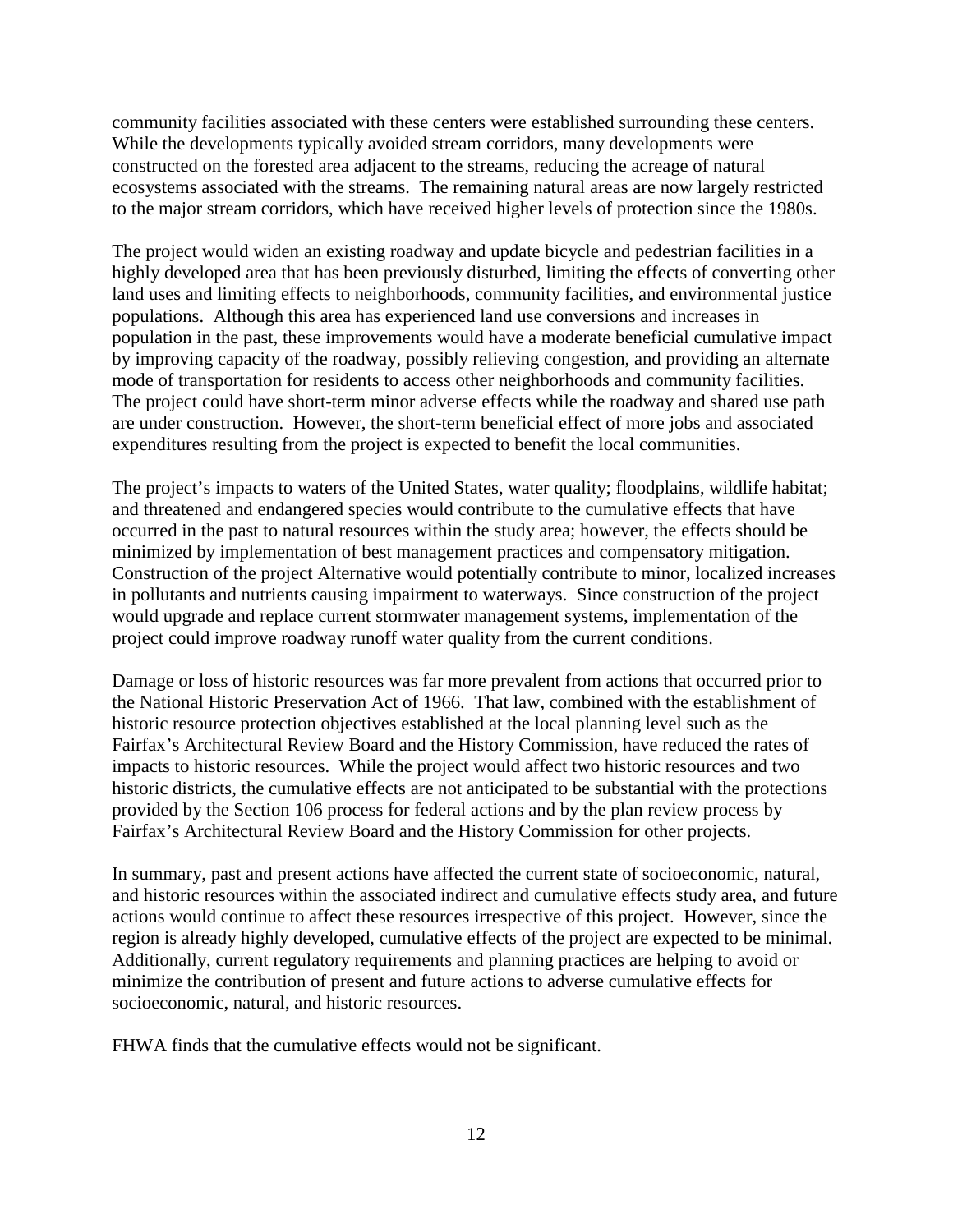# **Council on Environmental Quality's Regulations**

The Council on Environmental Quality's regulations implementing the National Environmental Policy Act require consideration of a project's context and intensity in determining whether the project would have a significant impact (40 C.F.R. 1508.27).

## Context

The regulations state, "Context means that the significance of an action must be analyzed in several contexts such as society as a whole (human, national), the affected region, the affected interests, and the locality. Significance varies with the setting of the proposed action. For instance, in the case of a site-specific action, significance would usually depend upon the effects in the locale rather than in the world as a whole. Both short- and long-term effects are relevant." Since the construction of the project is a site-specific action, significance depends upon the effects on the project area.

### Intensity

The regulations identify factors that should be considered in determining whether the intensity of a project's impacts is such that they result in a significant impact on the environment (40 C.F.R. 1508.27(b)(1-10)). FHWA has considered these factors as described below.

- 1. *Impacts that may be both beneficial and adverse.* Construction of the project would have beneficial effects, including reduced congestion and improved access management. In addition, pedestrian and bicycle features will enhance opportunities for nonmotorized travel along Route 7. Mitigation measures such as noise barriers would be provided where they are reasonable and feasible. Stormwater management features would be provided within some sections of Route 7 that were constructed at a time when less stringent stormwater controls were required.
- 2. *The degree to which the project affects public health or safety.*

## Public Health

*Air Quality*. The project is located within a Moderate Ozone Nonattainment area, a Fine Particulate Matter (PM<sub>2.5</sub>) Nonattainment area, and a volatile organic compounds (VOC) and oxides of nitrogen  $(NO_x)$  Emissions Control Area. The project is exempt from a carbon monoxide air quality analysis per the transportation conformity regulations; therefore, a project-level carbon monoxide air quality analysis is not required. With regard to  $PM_{2.5}$ , the project is not a project of air quality concern and a  $PM_{2.5}$  hot spot analysis is not required. In addition, the project is part of an air quality conforming long range transportation plan.

During construction, emissions from diesel-powered construction equipment, burning of debris, fugitive dust, and the use of cutback asphalt, would be temporary. This project would comply with all applicable local, state, and federal regulations, including 9 VAC 5-130 regarding open burning restrictions, 9 VAC 5-50, Article 1 regarding fugitive dust precautions, and 9 VAC 5-45, Article 7 regarding cutback asphalt restrictions. To control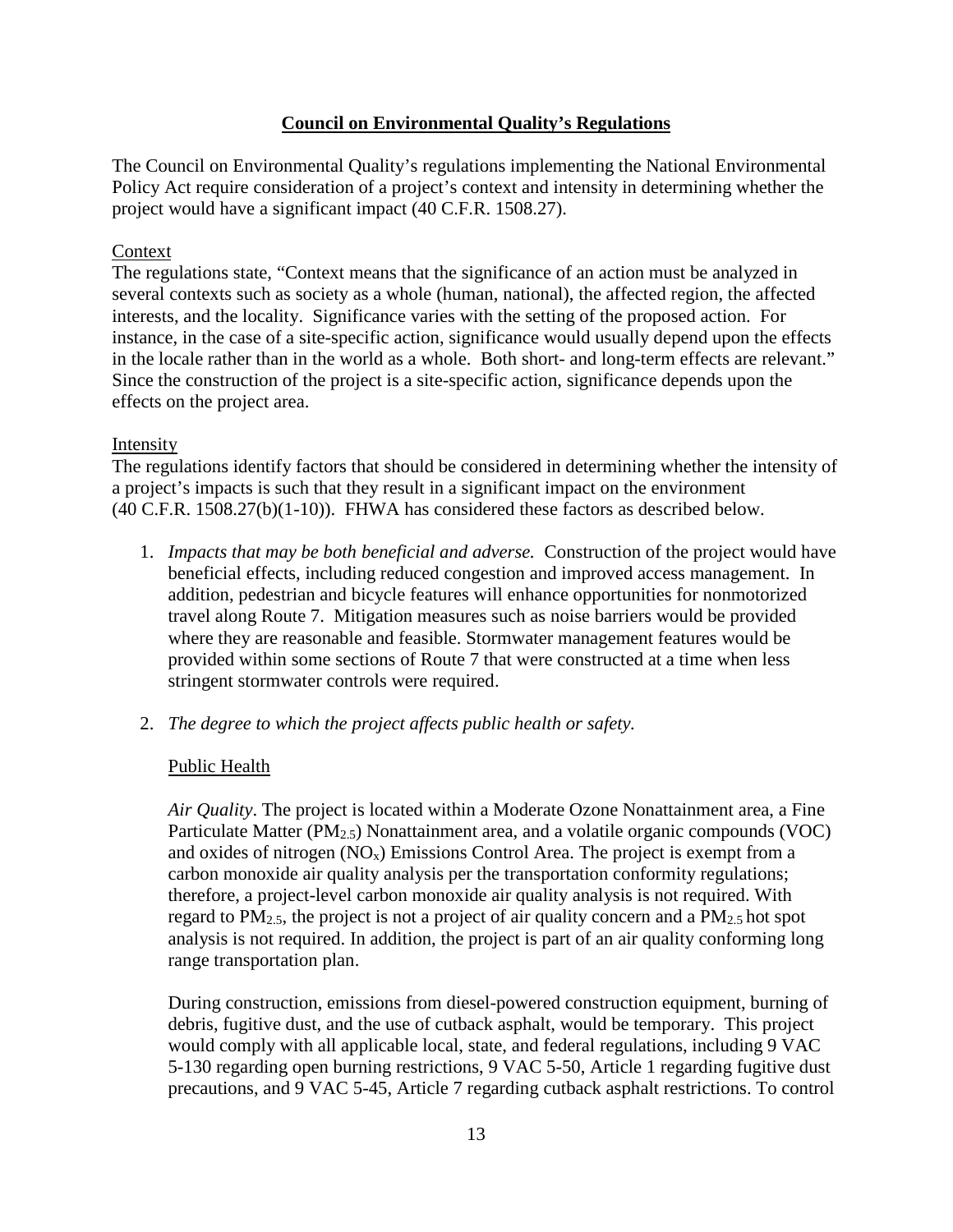dust, measures would be taken to minimize exposed earth by stabilizing with grass, mulch, pavement, or other cover as early as possible. Other measures will be implemented per VDOT's current Road and Bridge Specifications to minimize air pollution.

### Safety

The construction of the project is not anticipated to adversely affect safety. On the contrary, reducing congestion and improving access management should improve overall safety along the corridor. In addition, the pedestrian and bicycle facilities should improve the safety of those traveling via those modes.

FHWA finds that the degree to which the project would affect public health or safety does not represent a significant impact.

3. *Unique characteristics of the geographical area such as proximity to historic or cultural resources, park lands, prime farmlands, wetlands, wild and scenic rivers or ecologically critical areas.* The Virginia State Historic Preservation Officer concurred that the project would not adversely affect historic properties. The Fairfax County Park Authority concurred that the project will not adversely affect the activities, features, and attributes of the affected parks. No prime farmlands, wild and scenic rivers, or ecologically critical areas would be impacted. With regard to wetlands, as stated above, VDOT refined a number of design elements in order to avoid and minimize impacts to wetlands. These design refinements resulted in impact reductions of 4.41 acres of wetlands. The project would result in impacts to approximately 2.15 acres of wetlands. All applicable permits will be acquired prior to the start of construction in wetland areas and all appropriate mitigation, to be determined in coordination with the permitting agencies, will be implemented for unavoidable impacts.

FHWA finds that the project would not have significant impacts on historic or cultural resources, park lands, prime farmlands, wetlands, wild and scenic rivers, or ecologically critical areas.

*4. The degree to which the effects on the environment are expected to be highly controversial.* The term "controversial" refers to cases where substantial dispute exists as to the size, nature, or effect of the action rather than to the existence of opposition to a use, the effect of which is relatively undisputed. There has been no substantial dispute regarding the size, nature, or effect of the project from the environmental resource agencies. No environmental resource agency has expressed opposition to the construction of the project, and the U.S. Environmental Protection Agency did not find that the project would be unsatisfactory from the standpoint of public health or welfare or environmental quality.

FHWA finds that the degree to which the effects on the environment are highly controversial does not require the preparation of an Environmental Impact Statement.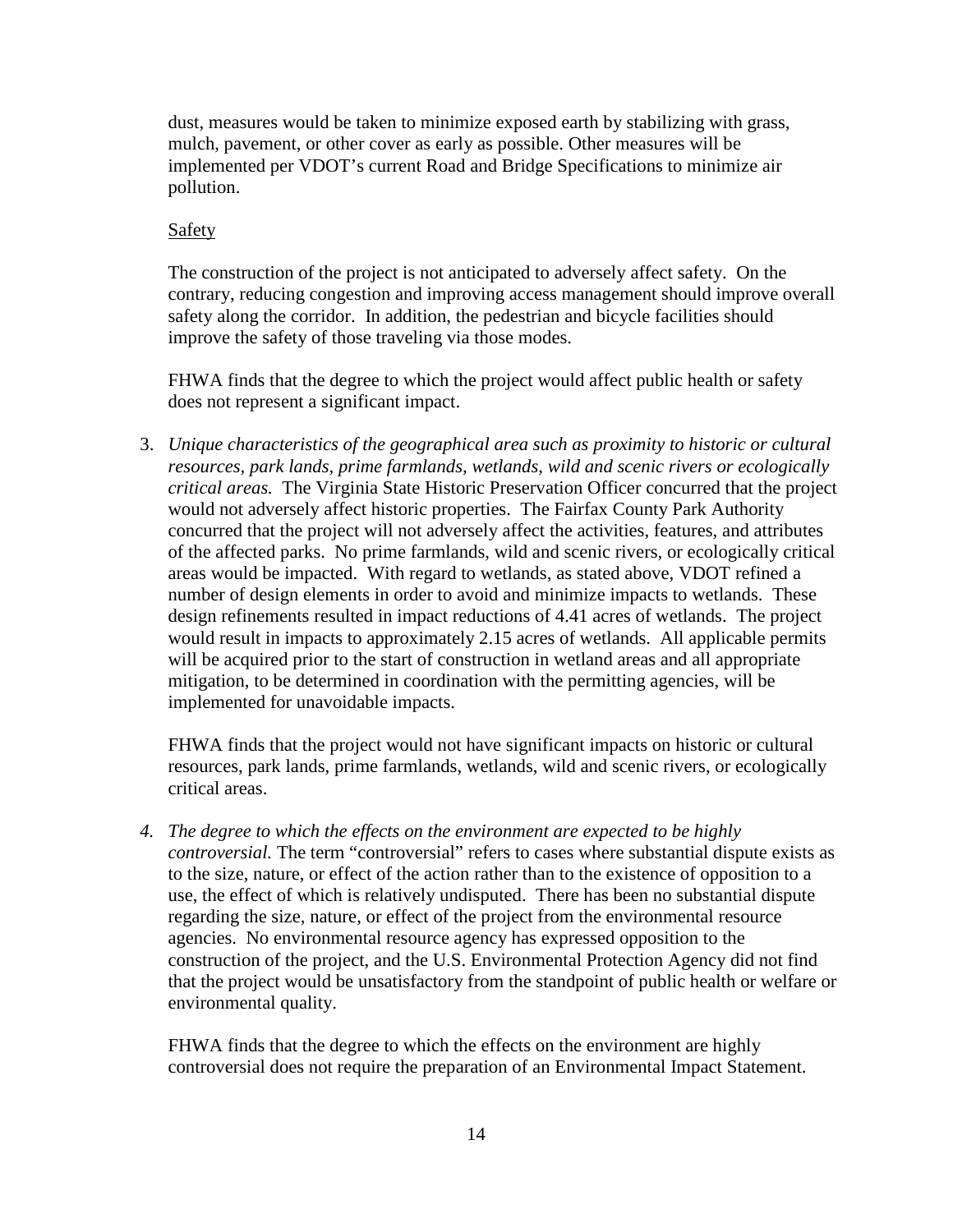5. *The degree to which the effects on the quality of human environment are highly uncertain or involve unique or unknown risks.* There are no known effects on the quality of the human environment that can be considered highly uncertain or involve unique or unknown risks. Roadways such as Route 7 have been widened around the country as well as within the Commonwealth of Virginia. The potential environmental impact areas from roadways are described in FHWA's National Environmental Policy Act guidance documents, and the potential impacts from the construction of this project have been identified using standard and accepted methods and approaches for assessing environmental impacts.

FHWA finds that the degree to which the effects on the quality of the human environment are highly uncertain or involve unique or unknown risks does not require the preparation of an Environmental Impact Statement.

- *6. The degree to which the action may establish a precedent for future actions with significant effects or represents a decision in principle about a future consideration.* This action will not set a precedent for future roadway projects with significant effects or represent a decision in principle about a future project. The impacts associated with the construction of the project are not unique, and any future changes that are proposed to Route 7 will be considered on their own merits and in accordance with environmental regulations.FHWA's regulations at 23 CFR 771.115(a) list the types of actions that normally have a significant effect on the environmental thereby requiring the preparation of an Environmental Impact Statement. This project is a not the type of action that is on that list.
- 7. *Whether the action is related to other actions with individually insignificant but cumulatively significant impacts.* The project has independent utility and does not force additional transportation improvements to be made to the transportation system. The Environmental Assessment, Revised Environmental Assessment, and Indirect and Cumulative Effects Technical Memorandum contain detailed discussions of cumulative impacts. As stated previously, FHWA finds that the cumulative impacts would not be significant.
- 8. *The degree to which the action may adversely affect districts, sites, highways, structures, or objects listed in or eligible for listing in the National Register of Historic Places or may cause loss of significant scientific, cultural, or historic resources.* The construction of the project would have no adverse effect on districts, sites, highway structures, or objects listed in or eligible for listing in the National Register of Historic Places.
- 9. *The degree to which the action may adversely affect an endangered or threatened species or its habitat that has been determined to be critical under the Endangered Species Act.* Federally listed species have not been documented in the study area, but could occur based on predictive modeling. Database queries identified the northern long-eared bat as potentially being in the project area, and Fairfax County is considered to be in the historical range of the rusty patched bumblebee. However, the majority of the area associated with the project has been disturbed by previous roadway improvements as well